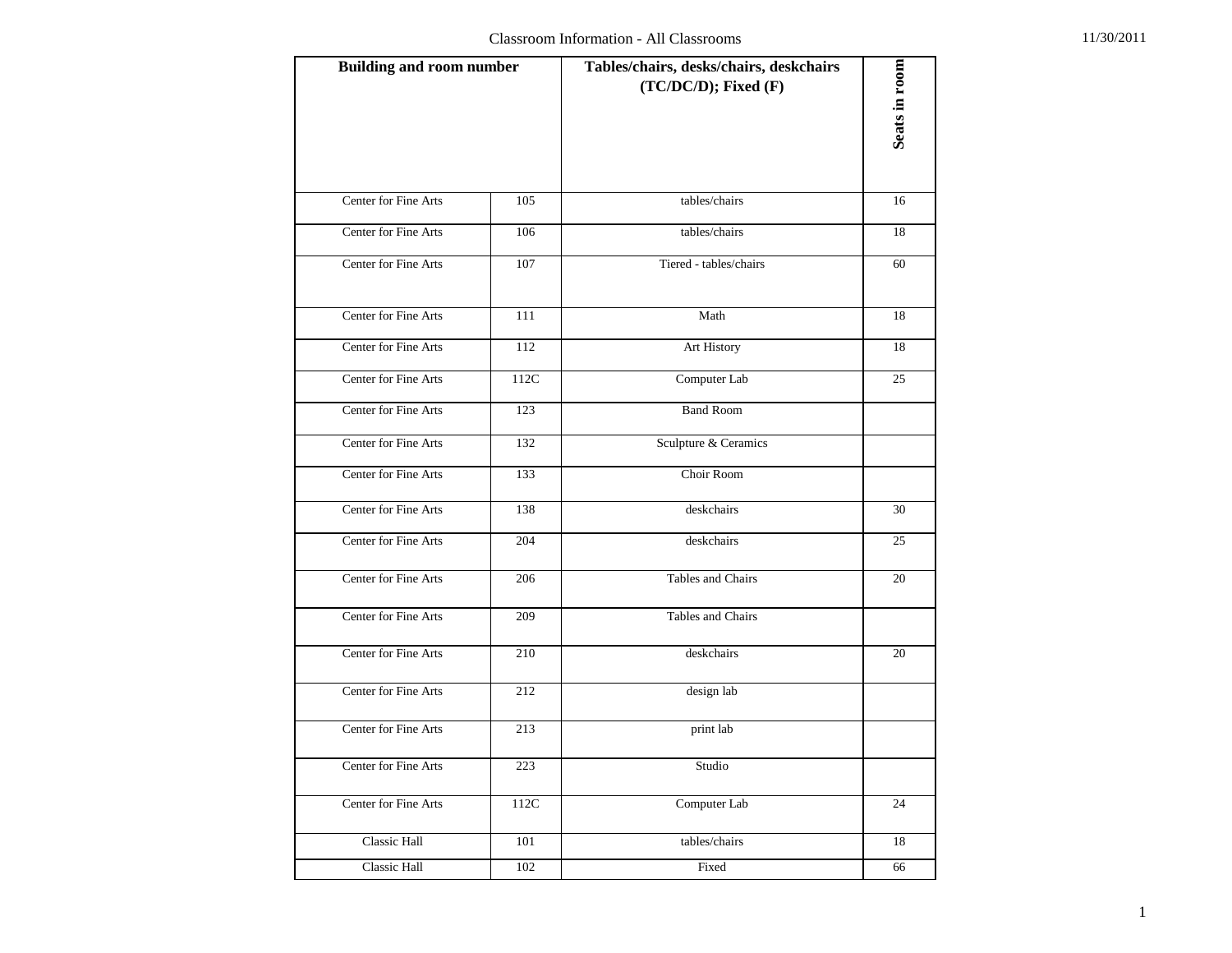| <b>Building and room number</b> |     | Tables/chairs, desks/chairs, deskchairs<br>$(TC/DC/D)$ ; Fixed $(F)$ | Seats in room |
|---------------------------------|-----|----------------------------------------------------------------------|---------------|
| <b>Classic Hall</b>             | 114 | tables/chairs                                                        | 20            |
| Classic Hall                    | 115 | tables/chairs                                                        | 22            |
| Classic Hall                    | 116 | deskchairs                                                           | 24            |
| <b>Classic Hall</b>             | 201 | tables/chairs                                                        | 16            |
| Classic Hall                    | 202 | tables/chairs                                                        | 24            |
| Classic Hall                    | 203 | tables/chairs                                                        | 24            |
| Classic Hall                    | 213 | tables/chairs                                                        | 24            |
| Classic Hall                    | 214 | tables/chairs                                                        | 24            |
| Classic Hall                    | 215 | tables/chairs                                                        | 20            |
| Classic Hall                    | 301 | tables/chairs                                                        | 16            |
| Classic Hall                    | 302 | tables/chairs                                                        | 16            |
| Classic Hall                    | 314 | tables/chairs                                                        | 20            |
| Classic Hall                    | 315 | tables/chairs                                                        | 16            |
| <b>FOB</b>                      | 001 | tables/chairs                                                        | 20            |
| <b>FOB</b>                      | 003 | deskchairs                                                           | 30            |
| <b>FOB</b>                      | 103 | tables/chairs                                                        | 20            |
| Hendricks                       | CR  | conference                                                           | 16            |
| Horner                          | 007 | Weightroom                                                           |               |
| Horner                          | 023 | Physio Lab, deskchairs                                               | 25            |
| Horner                          | 102 | Tiered - deskchairs                                                  | 120           |
| Horner                          | 104 | deskchairs                                                           | 37            |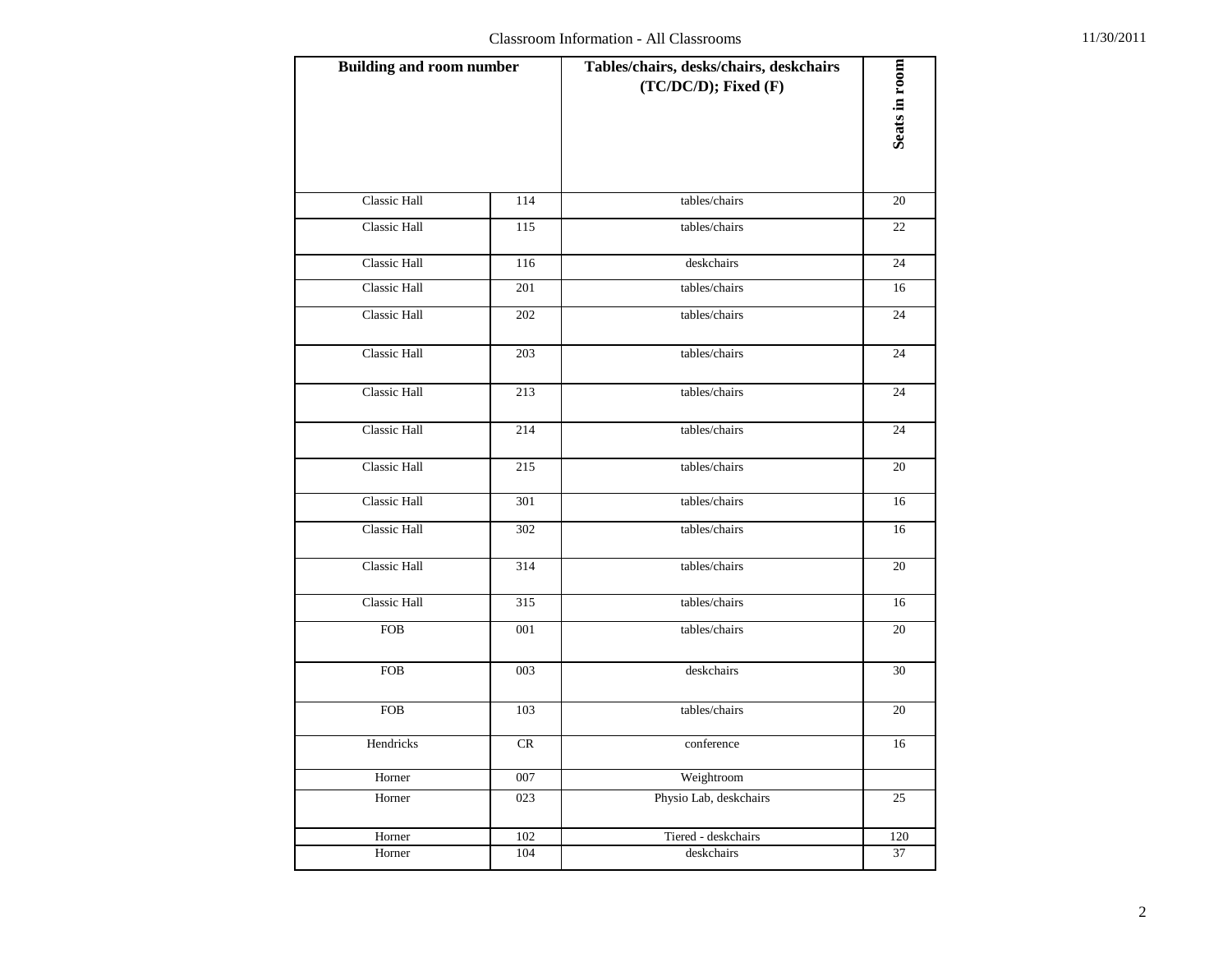| <b>Building and room number</b> |          | Tables/chairs, desks/chairs, deskchairs<br>$(TC/DC/D)$ ; Fixed $(F)$ | Seats in room |
|---------------------------------|----------|----------------------------------------------------------------------|---------------|
| Horner                          | 110      | <b>General Purpose</b>                                               |               |
| Horner                          | 112      | <b>General Purpose</b>                                               |               |
| Horner                          | 210      | table/chairs                                                         | 18            |
| Newby                           | Elem 008 | tables/chairs                                                        | 20            |
| Newby                           | Sec 009  | tables/chairs                                                        | 15            |
| Parker                          | 104      | theatre seminar                                                      | 25            |
| Science Center                  | 102      | Conference                                                           | 20            |
| Science Center                  | 107      | Tables and Chairs                                                    | 48            |
| <b>Science Center</b>           | 108      | deskchairs                                                           | 48            |
| Science Center                  | 111      | Environmental Lab                                                    |               |
| <b>Science Center</b>           | 112      | Tables and Chairs                                                    | 32            |
| Science Center                  | 114      | deskchairs                                                           | 36            |
| Science Center                  | 115      | Language/CS Lab                                                      |               |
| <b>Science Center</b>           | 120      | <b>Animal Behavior</b>                                               | 16            |
| <b>Science Center</b>           | 125      | Conference                                                           | 10            |
| <b>Science Center</b>           | 126      | Microscopy Lab                                                       |               |
| Science Center                  | 127      | Neuro-psychology                                                     | 18            |
| Science Center                  | 128      | Greenhouse                                                           |               |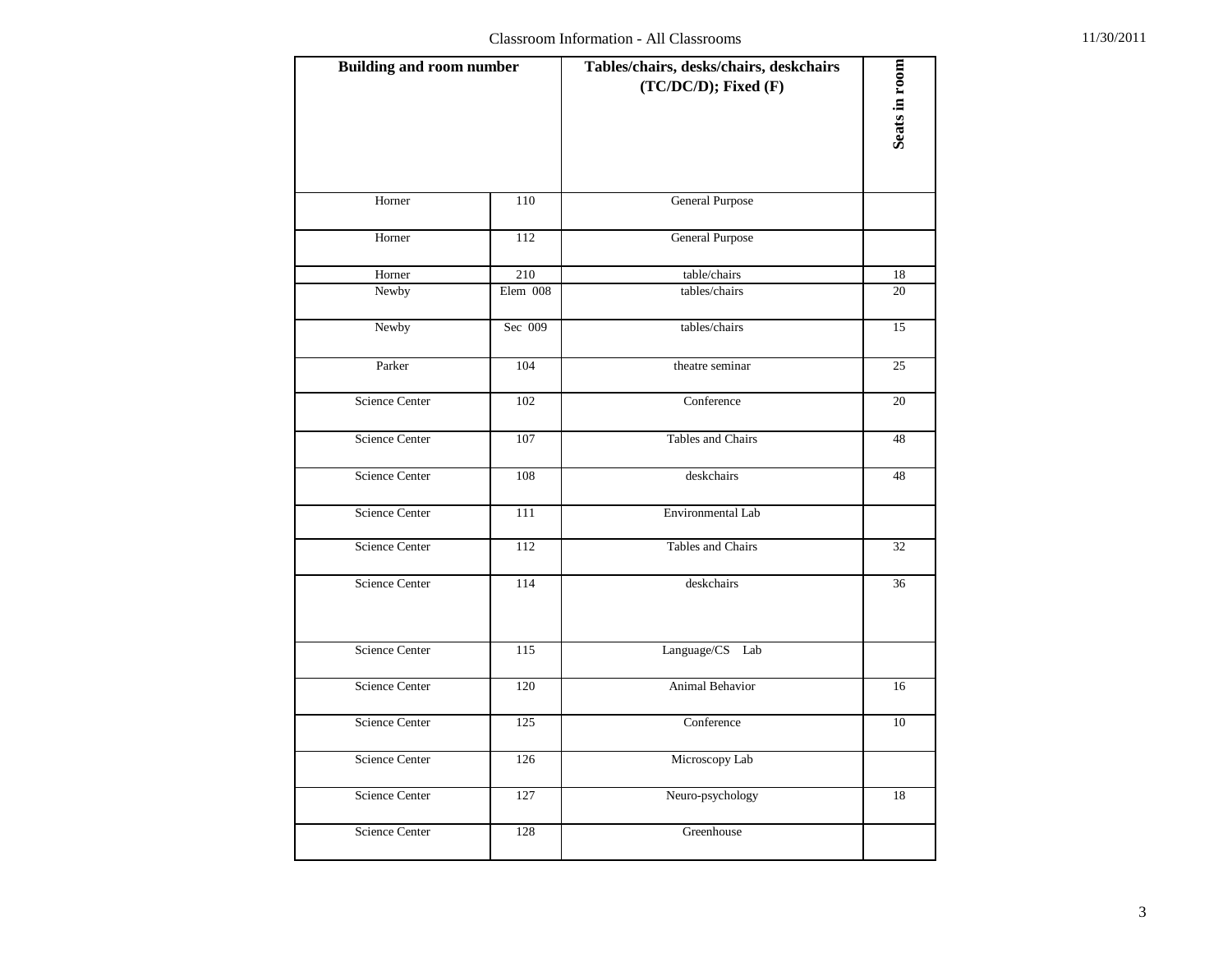| <b>Building and room number</b> |     | Tables/chairs, desks/chairs, deskchairs<br>$(TC/DC/D)$ ; Fixed $(F)$ | Seats in room |
|---------------------------------|-----|----------------------------------------------------------------------|---------------|
| <b>Science Center</b>           | 130 | Optics Lab                                                           | 16            |
| <b>Science Center</b>           | 131 | Tables and Chairs                                                    | 12            |
| Science Center                  | 132 | <b>Exercise Science</b>                                              |               |
| Science Center                  | 133 | Tables and Chairs                                                    | 16            |
| <b>Science Center</b>           | 136 | Tiered                                                               | 46            |
| Science Center                  | 137 | Tiered                                                               | 60            |
| Science Center                  | 145 | Tables and Chairs                                                    | 18            |
| Science Center                  | 147 | Tables and Chairs                                                    | 40            |
| Science Center                  | 148 | Cognitive Lab                                                        | 16            |
| <b>Science Center</b>           | 201 | Conference                                                           | 16            |
| <b>Science Center</b>           | 202 | Botany Lab                                                           | 16            |
| Science Center                  | 209 | Zoology & Biodiversity                                               | 16            |
| <b>Science Center</b>           | 210 | Intro to Biology                                                     | 24            |
| <b>Science Center</b>           | 211 | Intro to Biology                                                     | 24            |
| <b>Science Center</b>           | 212 | <b>Tissue Culture</b>                                                |               |
| <b>Science Center</b>           | 213 | Immunology & Cell Biology                                            | 12            |
| Science Center                  | 215 | Genetics                                                             | 22            |
| Science Center                  | 221 | Geo - Chem                                                           | 13            |
| Science Center                  | 223 | Bio - Chem                                                           | 16            |